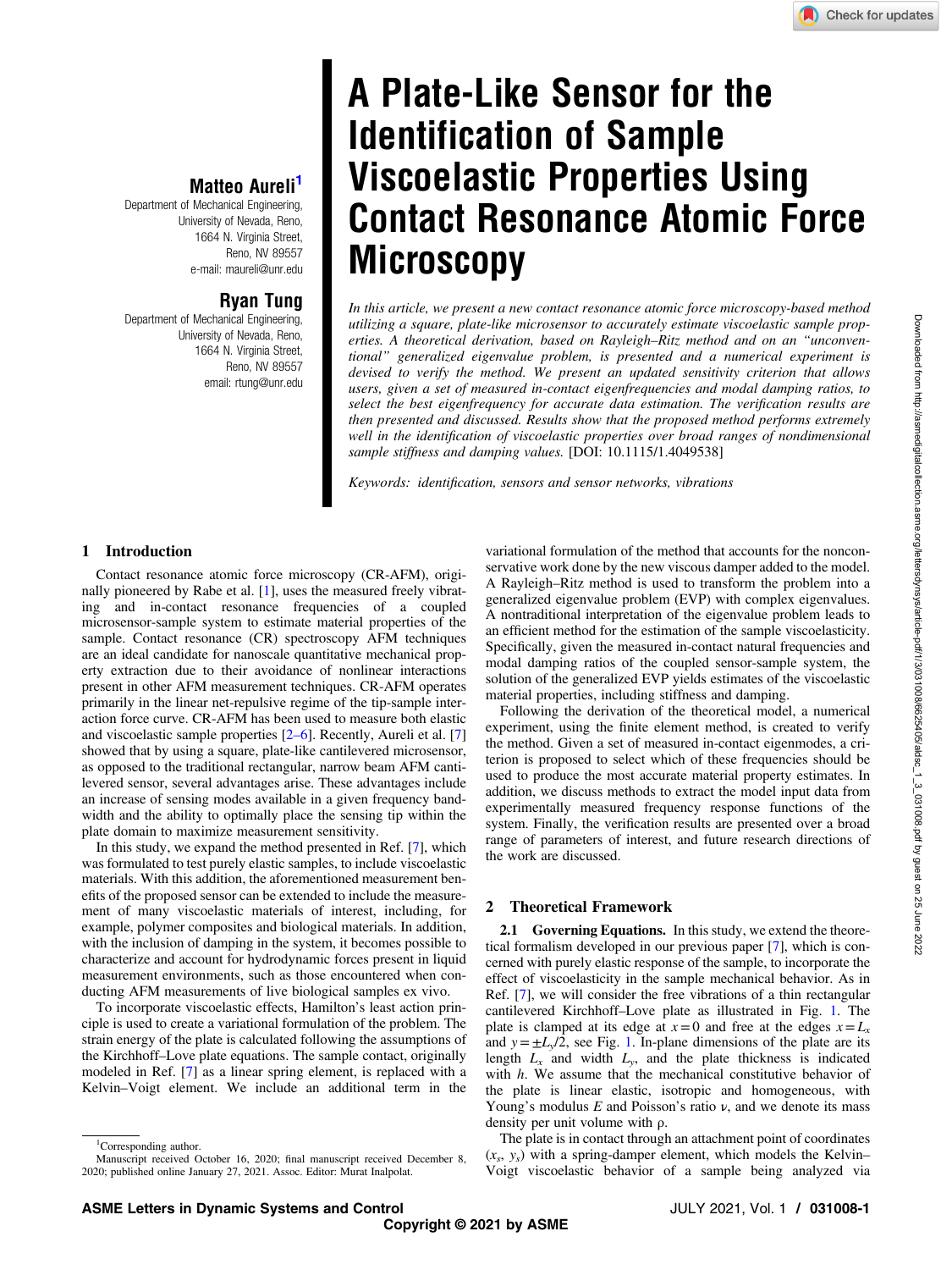<span id="page-1-0"></span>

Fig. 1 Schematics and nomenclature of the problem

contact resonance AFM. For simplicity, both the elastic and the viscous behaviors are assumed linear and fully described by a single constant each, that is, the sample stiffness  $k_s$  and the sample damping coefficient  $c_s$ . We restrict our study to small oscillations, so that the sample is assumed to react to displacements of the attachment point in the z-direction only.

The governing equations of the free vibrations of the plate supported by the viscoelastic sample are as follows [7–10]

$$
D\nabla^4 w(x, y; t) + \rho h \ddot{w}(x, y; t) =
$$
  
- [k<sub>s</sub>w(x, y; t) + c<sub>s</sub> \dot{w}(x, y; t)]\delta(x - x<sub>s</sub>)\delta(y - y<sub>s</sub>) (1)

where  $w(x, y; t)$  is the plate deflection in the *z*-direction, *t* is the time variable,  $D = Eh^3/(12(1 - v^2))$  is the plate stiffness modulus,  $\nabla^4(\bullet)$  is the bi-Laplacian operator,  $\delta(\bullet)$  is the Dirac delta distribution, and a superimposed dot denotes time derivative. Boundary conditions are given as follows [7–10]:

$$
w = 0, \quad \frac{\partial w}{\partial x} = 0 \quad \text{at } x = 0 \tag{2a}
$$

$$
\frac{\partial^3 w}{\partial x^3} + (2 - v) \frac{\partial^3 w}{\partial x \partial y^2} = 0,
$$
  

$$
\frac{\partial^2 w}{\partial x^2} + v \frac{\partial^2 w}{\partial y^2} = 0 \quad \text{at } x = L_x
$$
 (2b)

$$
\frac{\partial^3 w}{\partial y^3} + (2 - v)\frac{\partial^3 w}{\partial y \partial x^2} = 0,
$$
  

$$
\frac{\partial^2 w}{\partial y^2} + v\frac{\partial^2 w}{\partial x^2} = 0 \quad \text{at } y = \pm \frac{L_y}{2}
$$
 (2*c*)

We scale the aforementioned equations by dividing all lengths by  $L_x$ , so that now the domain P of the plate is described as  $P = \{(\tilde{x}, \tilde{y}) \in [0, 1] \times [-\ell/2, \ell/2] \}$ , where  $\ell = L_y/L_x$ indicates the plate aspect ratio and a superimposed tilde denotes dimensionless variables. The plate deflection in the z-direction is scaled as  $w/A_0 = \tilde{w}$ , where  $A_0$  is some characteristic displacement amplitude. Following Ref. [[7](#page-6-0)], we introduce the parameter  $\Omega =$  $\sqrt{D/(\rho h L_x^4)}$  that incorporates material and geometric properties of the plate. We further nondimensionalize the sample stiffness and damping by defining the usual cantilever stiffness  $k_c = 3\ell(1$  $v^2$ ) $D/L_x^2$  and introducing the parameters

$$
\alpha = \frac{k_s}{k_c}, \quad \beta = c_s \Omega / k_c \tag{3}
$$

Note that  $k_c$  is in effect the stiffness of an equivalent Euler–Bernoulli cantilever beam with length  $L_x$ , width  $L_y$ , thickness h, and Young's modulus  $E$ , see also Ref. [\[7\]](#page-6-0). While keeping the time variable dimensional, the scaled form of Eq.  $(1)$  now reads

$$
\tilde{\nabla}^4 \tilde{w} + \Omega^{-2} \ddot{\tilde{w}} = -(\alpha \tilde{w} + \beta \Omega^{-1} \dot{\tilde{w}}) [3\ell(1 - \nu^2)] \tilde{\delta}(\tilde{x} - \tilde{x}_s) \tilde{\delta}(\tilde{y} - \tilde{y}_s)
$$
\n(4)

where we have omitted the arguments of  $\tilde{w}$  for ease of notation.

2.2 The Rayleigh–Ritz Eigenvalue Problem. By following our original derivation in Ref. [\[7\]](#page-6-0), we now develop a Rayleigh– Ritz method  $[11,12]$  $[11,12]$  to estimate the complex eigenvalues of Eq. (4). We assume the following ansatz for the motion of the plate  $w(x, y; t) = W(x, y)e^{\lambda t}$ , where  $W(x, y)$  indicates the complex displacement amplitude and  $\lambda \in \mathbb{C}$  is a separation constant. This important difference from Ref. [[7](#page-6-0)] is necessary to capture both frequency and damping ratio for the separable solutions of Eq. (4). Note, in fact, that the system studied in Ref. [\[7\]](#page-6-0) is undamped so it was therein assumed that  $\lambda = \pm i\omega$ .

Corresponding to this ansatz, the kinetic energy of the plate is thus [\[7,13](#page-6-0)]

$$
T = \frac{1}{2} \lambda^2 \rho h L_x^2 (A_0 e^{\lambda t})^2 \int_P \tilde{W}^2 d\tilde{x} d\tilde{y}
$$
 (5)

where  $\ddot{W} = W/A_0$  indicates the complex displacement amplitude W scaled with the characteristic displacement amplitude  $A_0$ . Similarly, neglecting the contribution of strain energy due to membrane and shear effects [\[10](#page-6-0)], the potential elastic strain energy due to plate bending  $U_b$  is written as follows [[7](#page-6-0),[8](#page-6-0)]:

$$
U_b = \frac{1}{2} \frac{D(A_0 e^{\lambda t})^2}{L_x^2} \int_P [(\tilde{W}_{,\tilde{x}\tilde{x}})^2 + (\tilde{W}_{,\tilde{y}\tilde{y}})^2 + 2\nu \tilde{W}_{,\tilde{x}\tilde{x}} \tilde{W}_{,\tilde{y}\tilde{y}} + 2(1 - \nu)(\tilde{W}_{,\tilde{x}\tilde{y}})^2] d\tilde{x} d\tilde{y}
$$
(6)

where a comma subscript indicates differentiation with respect to the indicated variable.

The potential (elastic) energy due to the sample deformation  $U_s$  is written as follows:

$$
U_s = \frac{1}{2} k_s (A_0 e^{\lambda t})^2 \tilde{W}(\tilde{x}_s, \tilde{y}_s)^2
$$
\n<sup>(7)</sup>

and the work of the nonconservative forces due to the sample viscosity  $W_{ncs}$  is given by

$$
W_{ncs} = \frac{1}{2} c_s \lambda (A_0 e^{\lambda t})^2 \tilde{W}(\tilde{x}_s, \tilde{y}_s)^2
$$
 (8)

In the following, we will refer exclusively to dimensionless variables, so we will drop the superimposed tilde for ease of notation. We use the energy expressions in Eqs.  $(5)$ – $(8)$  to derive the characteristic equation for the eigenvalue problem of the damped plate vibration in a matrix form. We use Hamilton's least action principle [[11,12](#page-6-0)] with the inclusion of the work of the nonconservative forces to obtain

$$
\int_{t_1}^{t_2} [\delta T - \delta U_b - \delta U_s - \delta W_{ncs}] dt = 0 \tag{9}
$$

where the symbol δ indicates the first variation. All the variations in Eq. (9) can be found explicitly worked out in Ref. [\[7\]](#page-6-0), except  $\delta W_{ncs}$ which reads  $\delta W_{ncs} = c_s \lambda (A_0 e^{\lambda t})^2 \tilde{W}(\tilde{x}_s, \tilde{y}_s) \delta \tilde{W}(\tilde{x}_s, \tilde{y}_s)$ .

Now, we assume that the solution  $W(x, y)$  can be expressed in terms of a weighted series of admissible functions  $\Phi^j(x, y)$  to be specified later, that is,  $W(x, y) = \sum_{j=1}^N \Phi^j(x, y)q_j$ , with  $q_j$  some weights. Then,  $\delta W(x, y) = \sum_{i=1}^{N} \overline{\Phi^{i}(x, y)} \delta q_{i}$  since  $\Phi^{i}(x, y)$  are independent and the  $q_i$  are arbitrary. These representations for  $W(x, y)$ and  $\delta W(x, y)$  are substituted into Hamilton's principle in Eq. (9). By cancelling the nonzero factor  $(A_0e^{\lambda t})^2$  throughout and collecting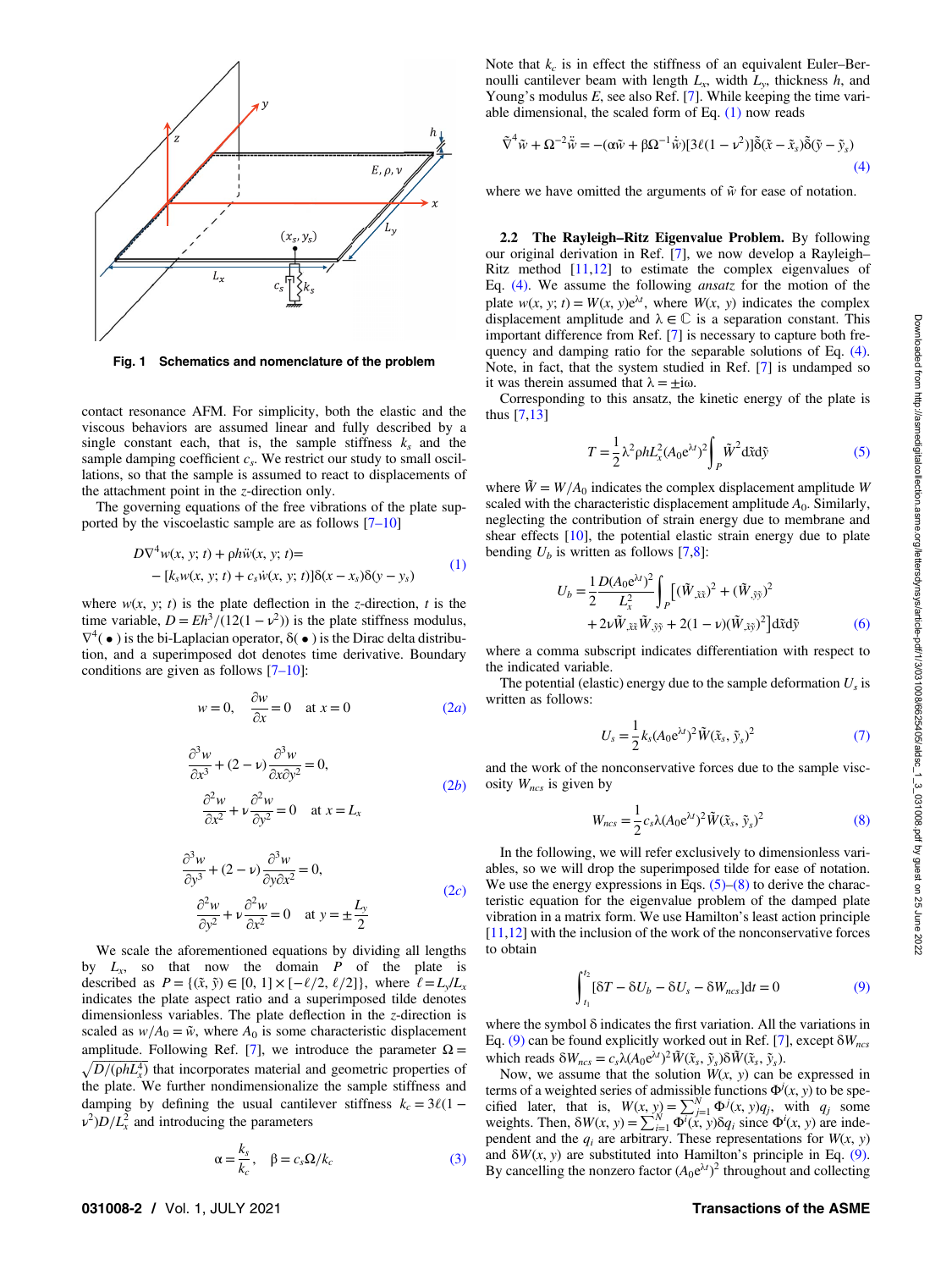<span id="page-2-0"></span>the coefficients of each  $\delta q_i$  and setting them equal to zero separately, Eq.  $(9)$  thus reduces to the  $N \times N$  matrix problem:

$$
\left[ \left( \frac{D}{L_x^2} \right) \mathbf{K} + (k_s + c_s \lambda) \mathbf{S}' + (\lambda^2 \rho h L_x^2) \mathbf{M} \right] \mathbf{q} = \mathbf{0} \tag{10}
$$

The matrices in Eq. (10) have been derived in Ref. [[7](#page-6-0)] and are reported below for completeness. Specifically,  $K$  is the (nondimensional) symmetric bending stiffness matrix, whose  $(i, j)$ -entry  $K_{ii}$  is obtained from Eq. [\(6\)](#page-1-0) as follows:

$$
K_{ij} = \int_{P} [\Phi_{,xx}^{j} \Phi_{,xx}^{i} + \Phi_{,yy}^{j} \Phi_{,yy}^{i} + \nu (\Phi_{,xx}^{j} \Phi_{,yy}^{i} + \Phi_{,yy}^{j} \Phi_{,xx}^{i})
$$
  
+ 2(1 - \nu)(\Phi\_{,xy}^{j} \Phi\_{,xy}^{i})]dxdy (11)

Similarly,  $S'$  is the (nondimensional) symmetric sample viscoelasticity matrix, whose  $(i, j)$  entry  $S'_{ij}$  is given by Eq. [\(7\)](#page-1-0) as follows:

$$
S'_{ij} = \Phi^j(x_s, y_s) \Phi^i(x_s, y_s)
$$
 (12)

Finally,  $M$  is the (nondimensional) symmetric mass matrix, whose  $(i, j)$ -entry  $M_{ii}$  is given by Eq. [\(5\)](#page-1-0) as follows:

$$
M_{ij} = \int_{P} \Phi^{j} \Phi^{i} dxdy
$$
 (13)

In Eq. (10), the column vector q contains the entries  $q_i$ , that is, the frequency-dependent "modal" coefficients of  $w$  in the basis of the functions  $\Phi^j$ . As in Ref. [[7](#page-6-0)], we divide through Eq. (10) by the term  $(D/L_x^2)$  and redefine the sample viscoelasticity matrix as  $S = [3\ell(1 - \nu^2)]S'$ . Thus, Eq. (10) is rewritten in the final form of the eigenvalue problem that will be used in this work as follows:

$$
[K + (\alpha + \mu \beta)S + \mu^2 M]q = 0 \qquad (14)
$$

where  $\mu = \lambda/\Omega$ , and  $\alpha$ ,  $\beta$ , and  $\Omega$  are defined earlier. It is remarkable that this equation is structurally very similar to the eigenvalue problem in Ref. [\[7\]](#page-6-0), which could be rederived from Eq. (14) by letting  $β = 0$  (i.e., undamped system) and  $μ = ±iω/Ω$  (i.e., following an ansatz of purely harmonic plate vibrations). A detailed description of the properties of the system matrices can be found in Ref. [\[7\]](#page-6-0). Observe that, in the absence of plate-sample contact ("unsprung" case),  $\alpha = \beta = 0$  and Eq. (14) reduces to the usual generalized eigenvalue problem for the isolated plate  $[K + \bar{\mu}^2 M]\bar{q} = 0$ , where overbars refer to "unsprung" quantities, and  $\bar{\mu} = \pm i \bar{\omega}/\Omega$ , with  $\bar{\omega}$  being one of the natural frequencies of the unsprung plate.

If the matrices K, S, and M are known, along with the scalars α, β, and  $Ω$ , Eq. (14) represents a quadratic eigenvalue problem [[13,14\]](#page-6-0), which has been studied in detail in a large body of works, for both direct and inverse problems. One of the popular techniques that proves effective in attacking this problem is, for example, the method by Frazer, Duncan, and Collar [\[13,15](#page-6-0)]. We observe here that the effective stiffness matrix of the sprung system is given by  $[K + \alpha S]$ , the effective damping matrix is [ $\beta S$ ], and the effective mass matrix is simply  $M$ , with eigenvalue  $\mu$ . The system in Eq. (14) is thus rewritten in terms of  $2N \times 2N$  matrices as follows:

$$
\begin{bmatrix} -[K+\alpha S] & 0 \\ 0 & M \end{bmatrix} \begin{bmatrix} q \\ \mu q \end{bmatrix} = \mu \begin{bmatrix} [\beta S] & M \\ M & 0 \end{bmatrix} \begin{bmatrix} q \\ \mu q \end{bmatrix} \qquad (15)
$$

with the important advantage that the so-constructed  $2N \times 2N$ system matrices are symmetric, and the resulting modes are orthogonal. The 2N eigenvalues  $\mu$  extracted from this process appear in complex conjugate pairs, for which the imaginary parts  $Im[\mu]$ describe the natural frequencies of the associated modes and their real parts  $Re[\mu]$  are related to modal damping. Eigenvectors from Eq. (15) contain information on the mode shapes of the system, but the number of degrees-of-freedom is doubled in the process.

2.3 Estimation of the Sample Viscoelasticity. While Eq. (14) is typically used to calculate natural frequencies and modal

damping ratios as described earlier, in this work, the model developed will be used for the identification of the sample stiffness parameter α and viscosity parameter  $β$  in Eq. [\(3\)](#page-1-0). Specifically, following in spirit the practice of CR-AFM measurements in which sample properties are estimated from a set of known frequency measurements, here we are concerned with the estimation of  $\alpha$  and  $\beta$ when K, S, and M are known, along with  $\Omega$  and a set of measured  $\lambda_i$ , with  $i=1, \ldots M \ll N$ . As in Ref. [[7](#page-6-0)],  $\Omega$  can, in principle, be identified from measurements of the free unsprung vibrations of the plate.

Assuming that the parameter  $\Omega$  is known and a complex eigenvalue  $\lambda_i$  of Eq. (14) has been determined from an experiment or a physical measurement (see also Sec. [3\)](#page-3-0), the eigenvalue problem is rearranged in the alternative form

$$
[(K + \mu_i^2 M) - \gamma(-S)]q_i = 0 \qquad (16)
$$

where  $\gamma = \alpha + \mu_i \beta$  and  $q_i$  is the eigenvector associated to  $\lambda_i$ . Since Eq. (16) is satisfied identically,  $γ$  can be interpreted as the generalized eigenvalue of the problem  $(K + \mu_i^2 M)q_i = \gamma(-S)q_i$ , where the known matrix  $(K + \mu_i^2 M)$  is diagonalized with respect to  $-S$ . This new generalized eigenvalue problem will have N solutions for  $γ$ for any  $\mu_i$ . Following the argument in Ref. [[7](#page-6-0)], we claim that there exists one and only one distinct finite solution and, therefore, only one physically admissible value for γ. Once this unique value is determined, the sample viscoelasticity can be unambiguously identified by noticing that  $\text{Re}[\gamma] = \alpha + \text{Re}[\mu_i]\beta$  and Im[γ] = Im[ $\mu$ <sub>i</sub>] $\beta$ , from which it follows that

$$
\beta = \frac{\text{Im}[\gamma]}{\text{Im}[\mu_i]}
$$
 (17*a*)

$$
\alpha = \text{Re}[\gamma] - \frac{\text{Re}[\mu_i]}{\text{Im}[\mu_i]} \text{Im}[\gamma] \tag{17b}
$$

Finally, from  $\alpha$  and  $\beta$ , the values of  $k_s$  and  $c_s$  are determined following the definitions in Eq.  $(3)$ . The unique finite (and, therefore, smallest magnitude) eigenvalue of Eq. (16) can be easily computed for any available  $\mu_i$  with widely available eigenvalue routines, such as for example those in LAPACK and MATHWORKS MATLAB. Thus, each measured value of  $\mu_i$  is uniquely associated with an estimate of  $\alpha$  and  $\beta$ , that we indicate with  $\hat{\alpha}_i$  and  $\hat{\beta}_i$ , respectively. As in Ref. [[7](#page-6-0)], we note that the proposed identification procedure can only succeed if  $\mu_i \neq \bar{\mu}_i$ , that is, if there is indeed a measurable change in the eigenvalues of the problem between the unsprung and the in-contact conditions.

Given a set of measured in-contact and unsprung modal frequencies, we obtain a set of estimates  $\hat{\alpha}_i$  and  $\hat{\beta}_i$ . We must then determine which of these estimates are "best," in a certain sense. To accomplish this, we define the modal sensitivity  $\sigma_i$  of mode *i* as the quantity

$$
\sigma_i(\alpha, \beta) = \frac{\mathrm{d}|\lambda_i|}{\mathrm{d}\alpha} \tag{18}
$$

where  $\lambda_i$  should be considered functions of  $\alpha$  and  $\beta$ . This quantity describes the change of the eigenvalue (magnitude) of a particular mode *i* in response to a unit increase of  $\alpha$ . We posit that the estimates  $\hat{\alpha}_i$  and  $\hat{\beta}_i$  are most reliable when the sensitivity  $\sigma_i(\hat{\alpha}_i, \hat{\beta}_i)$  is highest in the neighborhood of the particular mode i. Many different sensitivity metrics could be used to determine the suitability of the estimates, and the performance of a few of them will be analyzed in Sec. [4](#page-5-0). As utilized in the extensive numerical campaign described later, we have found the sensitivity given in Eq. (18) to perform well, in general, over a broad range of viscoelasticity parameters and to outperform several other choices of sensitivity.

2.4 Some Implementation Remarks. The calculation of the K, S, and M matrices in Eqs.  $(11)$ – $(13)$  is based on the selection of suitable basis functions  $\Phi^{i}(x, y)$  in the representations of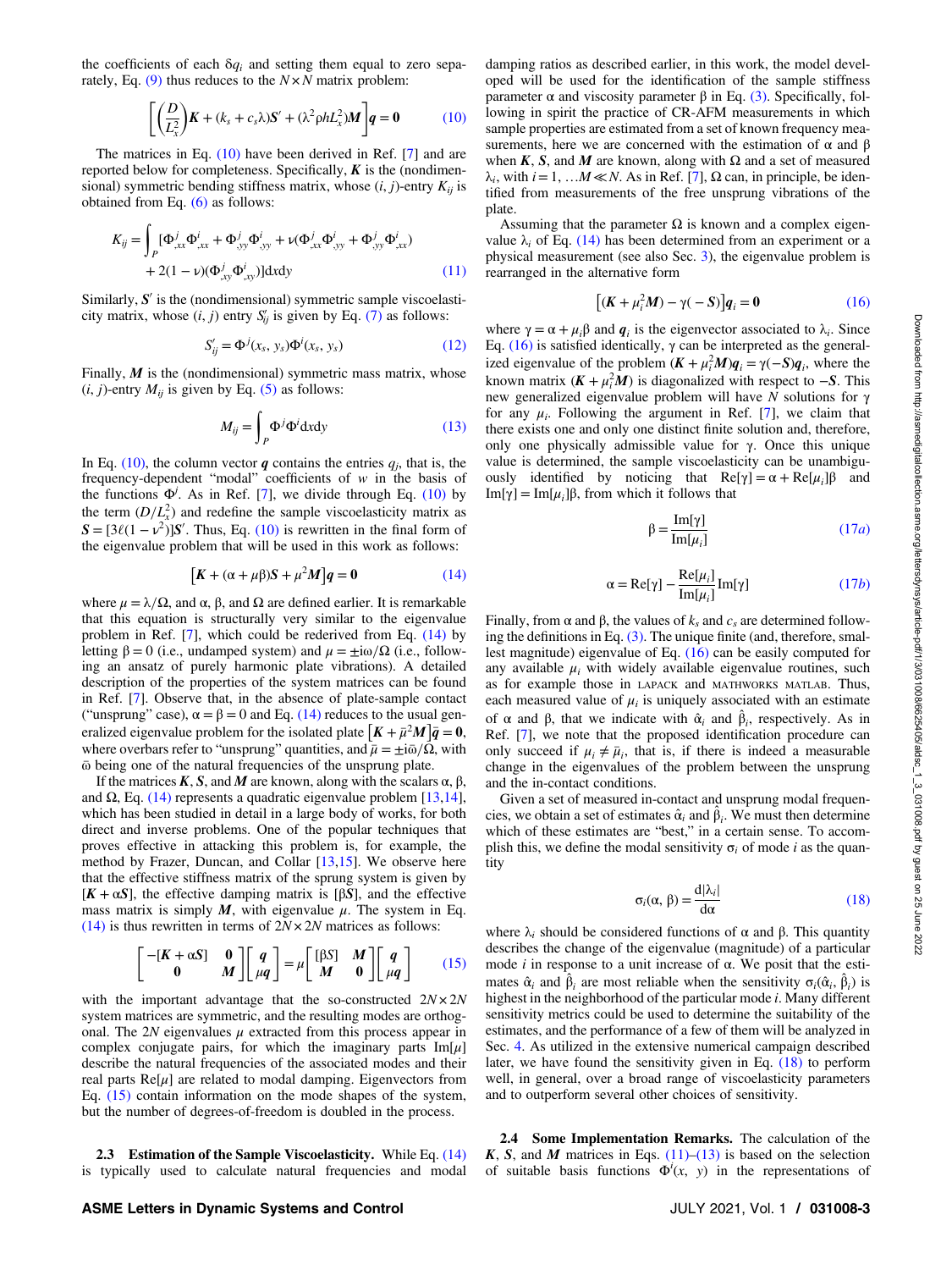<span id="page-3-0"></span> $W(x, y)$ . Following our previous work [\[7\]](#page-6-0), here we will again use basis functions separable in  $x$  and  $y$  and, for simplicity, the functions  $\Phi^i(x, y)$  will be constructed as the Cartesian product of bases in the x-direction with bases in the y-direction that satisfy the essential boundary conditions. For the former set, we select the fixed-free eigenfunctions of an Euler–Bernoulli beam in the interval  $x \in [0, 1]$ , that is [\[13](#page-6-0)],

$$
X_{i_x}(x) = \left[\sin(\beta_{i_x}x) - \sinh(\beta_{i_x}x)\right] - \frac{\sin(\beta_{i_x}) + \sinh(\beta_{i_x})}{\cos(\beta_{i_x}) + \cosh(\beta_{i_x})}
$$
  
 
$$
\times \left[\cos(\beta_{i_x}x) - \cosh(\beta_{i_x}x)\right]
$$
 (19)

with  $i_x = 1, \ldots, N_x$ , where  $N_x$  is the maximum number of modes retained in the x-direction. Here,  $β<sub>i</sub>$  are the solutions of the characteristic equation  $\cos \beta \cosh \beta = -1$ , whose first few values are {1.875, 4.694, 7.855, 10.996, 14.137}. For the latter set, we use a "re-scaled" version of the traditional Legendre polynomials [\[16](#page-6-0)]  $P_i$ , normalized as follows:

$$
Y_{i_y}(y) = \sqrt{\frac{2(i_y - 1) + 1}{\ell}} P_{(i_y - 1)}(2y/\ell)
$$
 (20)

for  $i_y=1, \ldots, N_y$ , where  $N_y$  is the maximum number of modes retained in the y-direction. These polynomials represent an orthonormal and complete basis set in  $y \in [-\ell/2, \ell/2]$  with weight +1. Note that for  $i_y = 1$ , 2, the terms  $Y_1(y) = \sqrt{1/\ell}$  and  $Y_2(y) =$  $2\sqrt{3/\ell^3}$ y describe the even and odd rigid body modes of the cross section, respectively.

Construction of the  $\Phi^i(x, y)$  functions as the Cartesian product of "modes"  $X_{i<sub>x</sub>}(x)$  and  $Y_{i<sub>y</sub>}(y)$ , their numbering scheme, and further properties are discussed in Ref. [\[7\]](#page-6-0). The integrals in Eqs. [\(11\)](#page-2-0) and [\(13\)](#page-2-0) are approximated by using Gauss–Legendre quadrature points [\[17](#page-6-0)]. The complete details of the implementation are extensively discussed in Ref. [\[7\]](#page-6-0). We only desire to mention here that the proposed method results in a reduced-order model for the plate system, including only a relatively small number of modes (with much smaller matrix sizes than a comparably accurate finite element model) capable of accurate prediction of the dynamic characteristics of the system. As an example, when 20 modes are extracted from an  $N = (15 \times 15)$  size model, calculation run-time is less than 2 s on a typical desktop personal computer, with approximately 75% of the time required to calculate the system matrices.

#### 3 Numerical Experiments

3.1 Finite Element Analysis Simulations. In lieu of CR-AFM experimental measurements, we thoroughly test our method for sample viscoelasticity identification via numerical experiments. Our numerical campaign is centered around a square plate-like cantilevered microscale sensor of dimensions  $225 \times 225 \times 3 \mu m^3$ , similar to one of the prototype plate sensors considered in Ref. [[7\]](#page-6-0). The plate material is silicon, with Young's modulus 169 GPa, Poisson's ratio  $v = 0.25$ , and density  $\rho = 2320 \text{ kg/m}^3$ . The plate is connected with a linear viscoelastic element located at  $(x_s, y_s) = (0.9L_x, 0.4L_y)$ . This location is close to, but not coincident with, the optimal location determined in Ref. [[7](#page-6-0)] for maximum sensitivity for a square plate. While this location is chosen for its favorable sensitivity properties, the choice has to be regarded as purely illustrative, as the application of the method would be unchanged if a different attachment point were to be selected. The viscoelastic element can be assigned directly a stiffness  $k<sub>s</sub>$  and a viscous damping coefficient  $c<sub>s</sub>$ . A model for finite element analysis (FEA) is created for the system using the commercial software package ANSYS MECHANICAL APDL V.17.0. Shell elements "SHELL63" are utilized to create the structure with a mapped quadrilateral mesh. The element size is selected as  $L<sub>x</sub>/100$  to ensure accuracy in the numerical results. Membrane effects are not considered. One combination element "COMBIN14" is used to model the viscoelastic sample. A

comprehensive convergence study for the model was already presented in our previous work [\[7\]](#page-6-0).

For each analyzed case, a known stiffness and damping are assigned to the linear viscoelastic element modeling, and the resulting "in-contact" natural frequencies and modal damping ratios of the system are then calculated via the software "MODAL" analysis solution routine. Because of the explicit presence of the damping in the viscoelastic element, the "DAMP" (damped system) solution method is selected. The output of this analysis consists of a set of complex eigenvalues, which essentially play the role of the  $\lambda_i$  in Eq. [\(14\)](#page-2-0). Thus, the output from the FEA is used in our algorithm described in Sec. [2](#page-0-0) for estimating α and β. After the modal analysis is completed, we use the FEA model to conduct the identification of the system frequency response function (FRF) via the software "HARMIC" analysis solution routine. Specifically, we study the driving point FRF by applying a harmonic unit force  $F$  at the attachment point  $(x_s, y_s)$  and determining the harmonic displacement response p at the same point  $(x_s, y_s)$  over the range of frequencies  $f \in (0, f_{\text{max}}]$  of interest. This choice is representative and, certainly, not the only possible one. Further study is necessary to understand the potential of nondriving point FRFs in the context of viscoelasticity identification.

For the numerical study, we choose a measurement bandwidth of  $f_{\text{max}} = 2 \text{ MHz}$  to represent frequency limitations present in real experimental systems, similar to Ref. [\[7\]](#page-6-0). We use 1000 equally spaced sampling points in the band 0–2 MHz to obtain a fine representation of the system FRF with complex displacement data every 2 kHz. Then, in the neighborhood of each of the resonance peaks identified from the FRF (and coincident with the output of the previous modal analysis), we conduct a second scan with another 100 frequency points to obtain a very fine FRF of the system in such a



Fig. 2 (Top) Sample FRF for  $\alpha = 100$ ,  $\beta = 12$ , and tan  $\delta = 10$ . (Bottom) Comparison between the eigenvalues generated by FEA through modal analysis versus FRF extraction. Close-up view of the first mode is shown. The complex eigenvalues can be accurately estimated from the FRF of the system.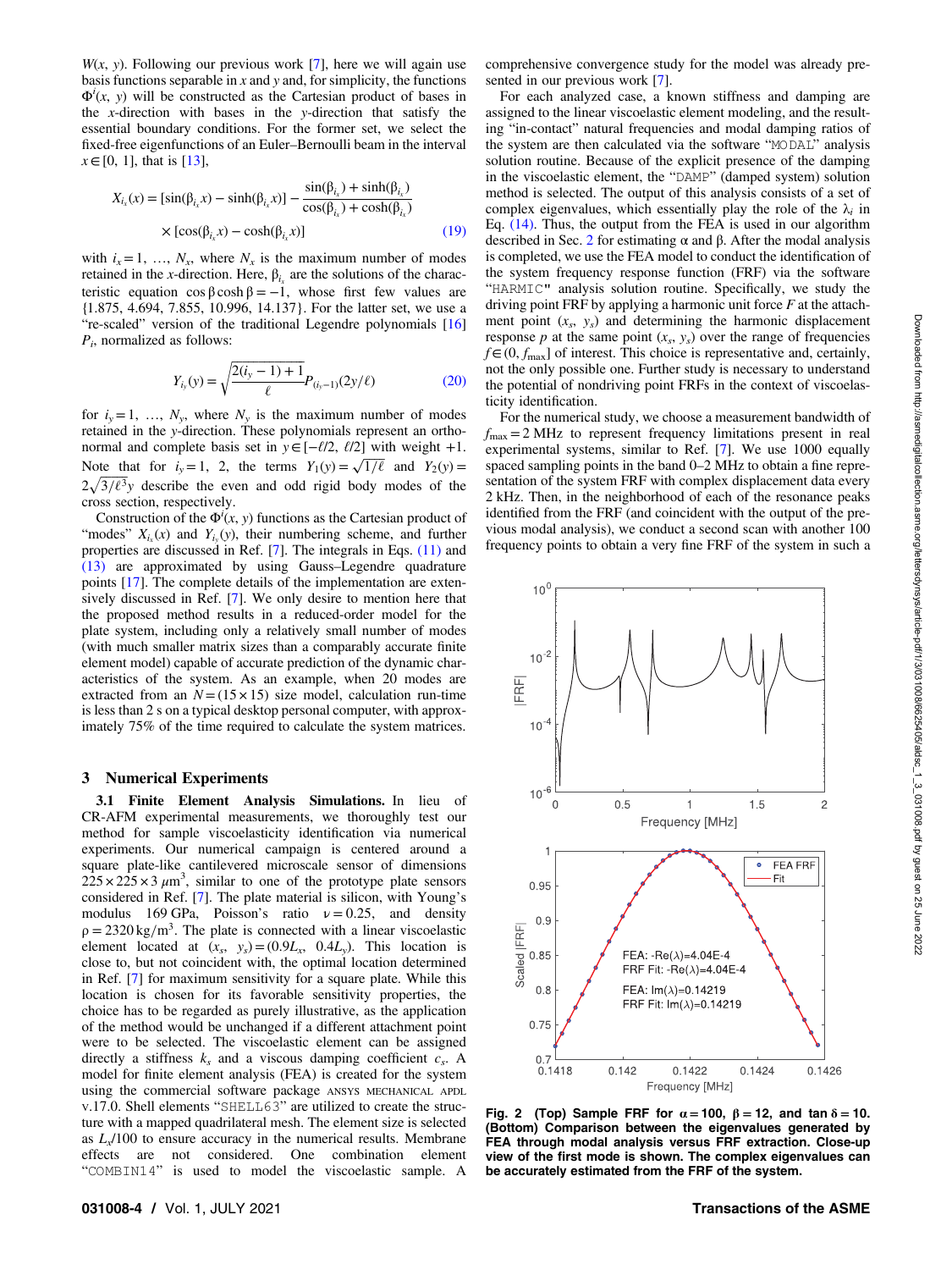<span id="page-4-0"></span>Table 1 Eigenvalues extracted from FRFs for several combinations of  $\alpha$  and  $\beta$  for various eigenmodes and comparison with results from FEA modal analysis

|          |                        |      |               | FRF fit                |               | FEA value              |               | % Difference  |  |
|----------|------------------------|------|---------------|------------------------|---------------|------------------------|---------------|---------------|--|
| $\alpha$ | β                      | Mode | $Im[\lambda]$ | $-Re[\lambda]$         | $Im[\lambda]$ | $-Re[\lambda]$         | $Im[\lambda]$ | $Re[\lambda]$ |  |
| 0.01     | $1.20 \times 10^{-03}$ | 4    | 0.65757       | $1.36 \times 10^{-04}$ | 0.65757       | $1.36 \times 10^{-04}$ | 0.00          | $-0.06$       |  |
| 0.1      | $1.20 \times 10^{-03}$ |      | 1.4743        | $2.10 \times 10^{-05}$ | 1.4743        | $2.11 \times 10^{-05}$ | 0.00          | 0.42          |  |
| 0.1      | $1.20 \times 10^{-02}$ |      | 0.51682       | $1.84 \times 10^{-04}$ | 0.51682       | $1.83 \times 10^{-04}$ | 0.00          | $-0.21$       |  |
|          | $1.20 \times 10^{-03}$ |      | 0.22845       | $2.21 \times 10^{-04}$ | 0.22845       | $2.21 \times 10^{-04}$ | 0.00          | 0.00          |  |
|          | $1.20 \times 10^{-02}$ |      | 0.10389       | $7.32 \times 10^{-04}$ | 0.10386       | $7.36 \times 10^{-04}$ | 0.03          | 0.47          |  |
| 10       | $1.20 \times 10^{-03}$ | 6    | 0.80441       | $2.68 \times 10^{-04}$ | 0.80441       | $2.68 \times 10^{-04}$ | 0.00          | 0.00          |  |
| 10       | $1.20 \times 10^{-02}$ |      | 1.3343        | $8.03 \times 10^{-04}$ | 1.3343        | $8.04 \times 10^{-04}$ | 0.00          | 0.12          |  |
| 100      | $1.20 \times 10^{-02}$ |      | 1.1723        | $6.01 \times 10^{-04}$ | 1.1723        | $6.01 \times 10^{-04}$ | 0.00          | $-0.02$       |  |
| 100      | $1.20 \times 10^{+01}$ |      | 0.14219       | $4.04 \times 10^{-04}$ | 0.14219       | $4.04 \times 10^{-04}$ | 0.00          | 0.00          |  |
| 1000     | $1.20 \times 10^{+00}$ |      | 1.2413        | $3.16 \times 10^{-04}$ | 1.2413        | $3.16 \times 10^{-04}$ | 0.00          | 0.01          |  |

way as to obtain at least ten sample points in the 3dB bandwidth of each resonance peak, especially for lightly damped modes.

The entire analysis is automated, by calling the ANSYS solver on a prepared input file from within a MATLAB script. The script updates the analysis parameter with the current  $\alpha$  and  $\beta$  coefficients to be studied in the input file with which the ANSYS solver is called. The FEA output, consisting of modal data and FRF data, is then redirected to text files that are later re-imported within MATLAB for further postprocessing. Specifically, we consider 24 different combinations of parameters  $\alpha$  (varying over five orders of magnitude to study very soft to very hard samples, when compared to the stiffness  $k<sub>c</sub>$ ) and β (varying over 4 orders of magnitude per each α to study very lightly to moderately damped systems). In particular, the selection of  $\alpha$  and  $\beta$  values is performed as follows. The six chosen values of α are  $10^{-2}$ ,  $10^{-1}$ ,  $10^{0}$ ,  $10^{1}$ ,  $10^{2}$ , and  $10^{3}$  to explore a wide range of sample stiffness. For each value of  $\alpha$ , physically meaningful values of β are selected according to the following criterion:

$$
\beta = \frac{\alpha \Omega}{2\pi f_{\text{max}}} \tan \delta \tag{21}
$$

so that at the largest frequency of interest  $f_{\text{max}}$ , the ratio between the loss and storage modulus tan  $\delta$ , see, for example, Ref. [[18\]](#page-6-0), of the sample is within physical limits practically observed in samples for CR-AFM. We select the following values for tan $\delta$ : 0.01, 0.1, 1.0, and 10 to explore very lightly to moderately damped systems. Equation (21) can also be rearranged as  $c_s(2\pi f_{\text{max}})/k_s = \tan \delta$ , which further clarifies its physical meaning in terms of the viscoelastic properties of the sample.

Note that, in our previous analysis in Ref. [\[7\]](#page-6-0), we have shown how the parameter  $\Omega$  can be directly estimated from the eigenvalues of the unsprung, freely vibrating system from the FEA simulations. This procedure is analogous to the method used in traditional CR studies and, rather than trying to identify the individual geometric and material parameters separately, we choose to robustly identify the important governing parameter  $Ω$ . Therefore, in the remainder of the article, the value of  $\Omega \approx 1.5079 \times 10^5 \text{ s}^{-1}$ , calculated from nominal geometric and material parameters of the plate system, will be presumed known.

3.2 Eigenvalue Extraction From the Frequency Response Function. In a real experimental measurement, obtained, for example, by contact resonance atomic force microscopy, the frequency response function of the system is the primary measurand. In the proposed method, we require the complex eigenvalues of the in-contact system to generate material property estimates. Here, we show that the eigenvalues of the system can be effectively extracted from measured FRFs using a single-mode approximation, provided that the modes are not too closely spaced. Although, in the following, the procedure will be illustrated on a numeric dataset, it could be implemented seamlessly on actual experimental data.

As stated earlier, the free response of the plate is given by  $w(x, y; t) = W(x, y)e^{\lambda t}$ . Assuming that the modes of the system response are well spaced, we approximate each mode as a single-degree-of-freedom (SDOF) oscillator, whose free response is given by  $p(t) = C_{+}e^{(-\zeta \omega_n + i\omega_n \sqrt{1 - \zeta^2})t} + C_{-}e^{(-\zeta \omega_n - i\omega_n \sqrt{1 - \zeta^2})t}$ , where  $C_{\pm}$  are constants determined by the initial conditions,  $\omega_n$  is the SDOF natural frequency, and  $\zeta$  is the damping ratio [[13\]](#page-6-0).

At any given location on the plate, the displacement frequency response to a harmonic point load  $F(t)$  at the same location (driving point FRF) is proportional to the SDOF response given in the frequency domain by

$$
\left| \frac{\hat{p}}{\hat{F}} \right| = \frac{G}{\sqrt{\left(1 - u^2\right)^2 + \left(2\zeta u\right)^2}} + N \tag{22}
$$

where  $u = 2\pi f/\omega_n$ , G is an unknown gain, N is the noise floor of the measurement, and superimposed hats denote Fourier transformed variables. Given a measured FRF, the quantities  $\omega_n$  and  $\zeta$  can be

Table 2 Predicted  $\hat{\alpha}$  and  $\hat{\beta}$  versus assigned values  $\alpha$  and  $\beta$ , with percent differences (%D)

| $\alpha$     | β                      | Mode           | âι                     | β                      | %Dα     | $\%\mathbf{D} \upbeta$ |
|--------------|------------------------|----------------|------------------------|------------------------|---------|------------------------|
| 0.01         | $1.20 \times 10^{-06}$ | 1              | $9.71 \times 10^{-03}$ | $1.20 \times 10^{-06}$ | $-2.9$  | 0.0                    |
| 0.01         | $1.20 \times 10^{-05}$ | 1              | $9.71 \times 10^{-03}$ | $1.20 \times 10^{-05}$ | $-2.9$  | 0.0                    |
| 0.01         | $1.20 \times 10^{-04}$ | 1              | $9.71 \times 10^{-03}$ | $1.20 \times 10^{-04}$ | $-2.9$  | 0.0                    |
| 0.01         | $1.20 \times 10^{-03}$ | 1              | $9.71 \times 10^{-03}$ | $1.20 \times 10^{-03}$ | $-2.9$  | 0.0                    |
| 0.1          | $1.20 \times 10^{-05}$ | 1              | $9.97 \times 10^{-02}$ | $1.20 \times 10^{-05}$ | $-0.3$  | 0.0                    |
| 0.1          | $1.20 \times 10^{-04}$ | 1              | $9.97 \times 10^{-02}$ | $1.20 \times 10^{-04}$ | $-0.3$  | 0.0                    |
| 0.1          | $1.20 \times 10^{-03}$ | 1              | $9.97 \times 10^{-02}$ | $1.20 \times 10^{-03}$ | $-0.3$  | 0.0                    |
| 0.1          | $1.20 \times 10^{-02}$ | 1              | $9.97 \times 10^{-02}$ | $1.20 \times 10^{-02}$ | $-0.3$  | 0.0                    |
| $\mathbf{1}$ | $1.20 \times 10^{-04}$ | 2              | $9.98 \times 10^{-01}$ | $1.20 \times 10^{-04}$ | $-0.2$  | 0.0                    |
| 1            | $1.20 \times 10^{-03}$ | $\overline{c}$ | $9.98 \times 10^{-01}$ | $1.20 \times 10^{-03}$ | $-0.2$  | 0.0                    |
| $\mathbf{1}$ | $1.20 \times 10^{-02}$ | $\overline{c}$ | $9.98 \times 10^{-01}$ | $1.20 \times 10^{-02}$ | $-0.2$  | 0.0                    |
| 1            | $1.20 \times 10^{-01}$ | $\overline{c}$ | $9.99 \times 10^{-01}$ | $1.20 \times 10^{-01}$ | $-0.1$  | 0.0                    |
| 10           | $1.20 \times 10^{-03}$ | $\overline{c}$ | $9.98 \times 10^{+00}$ | $1.20 \times 10^{-03}$ | $-0.2$  | $-0.4$                 |
| 10           | $1.20 \times 10^{-02}$ | $\overline{c}$ | $9.98 \times 10^{+00}$ | $1.20 \times 10^{-02}$ | $-0.2$  | $-0.4$                 |
| 10           | $1.20 \times 10^{-01}$ | $\overline{c}$ | $9.98 \times 10^{+00}$ | $1.20 \times 10^{-01}$ | $-0.2$  | $-0.4$                 |
| 10           | $1.20 \times 10^{+00}$ | 4              | $1.01\times10^{+01}$   | $1.21 \times 10^{+00}$ | 0.9     | 0.5                    |
| 100          | $1.20 \times 10^{-02}$ | 5              | $9.87 \times 10^{+01}$ | $1.17 \times 10^{-02}$ | $-1.3$  | $-2.6$                 |
| 100          | $1.20 \times 10^{-01}$ | 5              | $9.87 \times 10^{+01}$ | $1.17 \times 10^{-01}$ | $-1.3$  | $-2.6$                 |
| 100          | $1.20 \times 10^{+00}$ | 5              | $9.93 \times 10^{+01}$ | $1.17 \times 10^{+00}$ | $-0.7$  | $-2.5$                 |
| 100          | $1.20 \times 10^{+01}$ | $\mathbf{1}$   | $9.86 \times 10^{+01}$ | $1.13 \times 10^{+01}$ | $-1.4$  | $-5.5$                 |
| 1000         | $1.20 \times 10^{-01}$ | 2              | $8.47 \times 10^{+02}$ | $8.62 \times 10^{-02}$ | $-15.3$ | $-28.1$                |
| 1000         | $1.20 \times 10^{+00}$ | $\overline{c}$ | $8.47 \times 10^{+02}$ | $8.61 \times 10^{-01}$ | $-15.3$ | $-28.2$                |
| 1000         | $1.20 \times 10^{+01}$ | $\overline{c}$ | $8.55 \times 10^{+02}$ | $8.64 \times 10^{+00}$ | $-14.5$ | $-28.0$                |
| 1000         | $1.20 \times 10^{+02}$ | $\overline{c}$ | $1.40 \times 10^{+03}$ | $7.61 \times 10^{+01}$ | 40.0    | $-36.6$                |
|              |                        |                |                        |                        |         |                        |

Note: The eigenmode used for the prediction, selected via the maximum sensitivity criterion  $\sigma_i(\alpha, \beta) = d |\lambda_i| / d\alpha$  in Eq. [\(18\)](#page-2-0), is indicated.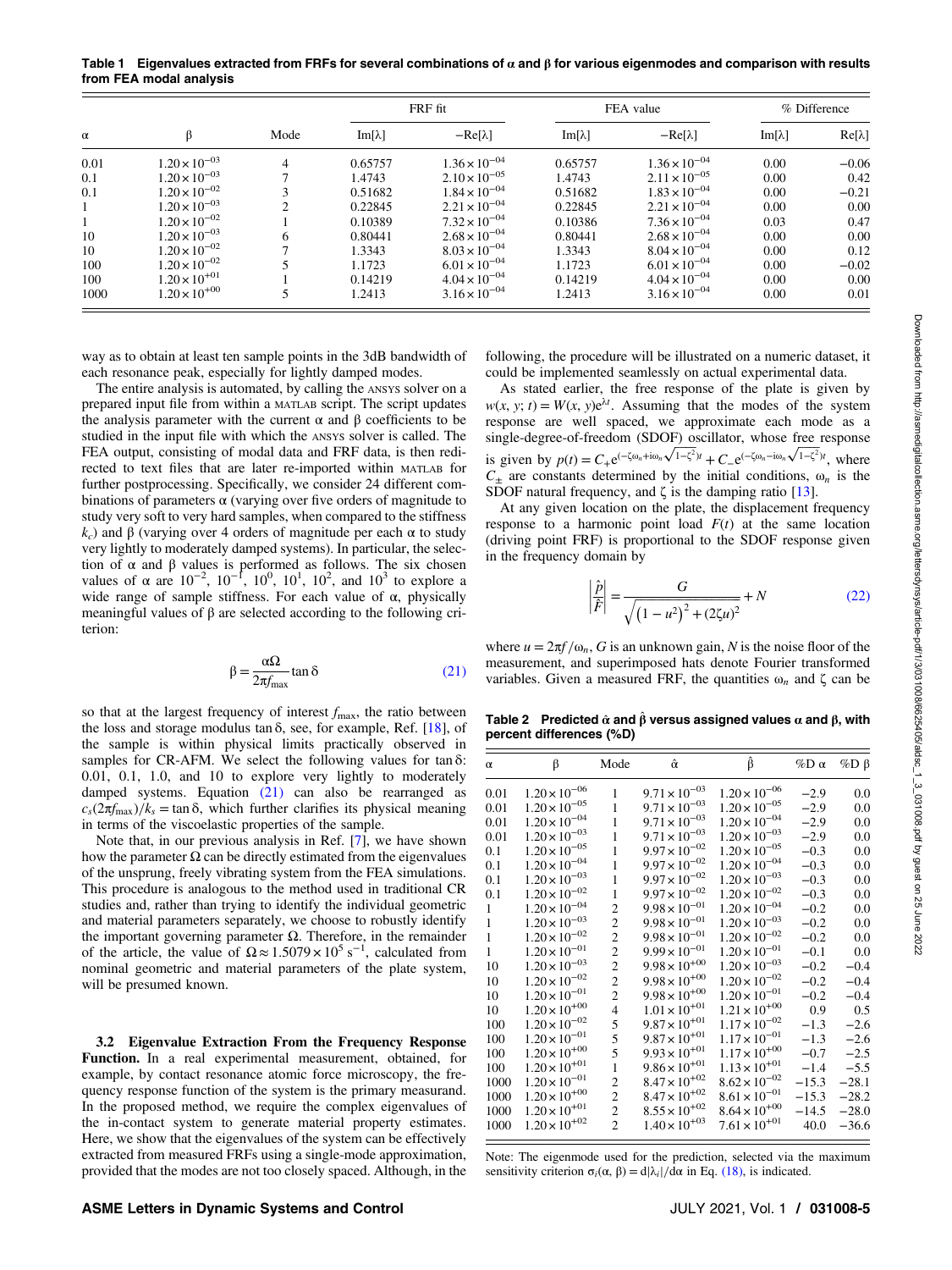<span id="page-5-0"></span>Table 3 Predicted  $\hat{\alpha}$  and  $\hat{\beta}$  versus assigned values  $\alpha$  and  $\beta$ , with percent differences (%D), using the eigenmode (indicated) with maximum sensitivity  $\sigma_i(\alpha,\beta) = d|\lambda_i|/d\beta$ 

| $\alpha$ | β                      | Mode           | â                       | ß                      | %D $\alpha$ | $%D$ $\beta$ |
|----------|------------------------|----------------|-------------------------|------------------------|-------------|--------------|
| 0.01     | $1.20 \times 10^{-06}$ | 4              | $-2.08 \times 10^{-01}$ | $1.20 \times 10^{-06}$ | $-2182.8$   | 0.2          |
| 0.01     | $1.20 \times 10^{-05}$ | 4              | $-2.08 \times 10^{-01}$ | $1.20 \times 10^{-05}$ | $-2182.8$   | 0.2          |
| 0.01     | $1.20 \times 10^{-04}$ | 4              | $-2.08 \times 10^{-01}$ | $1.20 \times 10^{-04}$ | $-2182.8$   | 0.2          |
| 0.01     | $1.20 \times 10^{-03}$ |                | $-2.08 \times 10^{-01}$ | $1.20 \times 10^{-03}$ | $-2182.8$   | 0.2          |
| 0.1      | $1.20 \times 10^{-05}$ | 4              | $-1.18 \times 10^{-01}$ | $1.20 \times 10^{-05}$ | $-218.4$    | 0.2          |
| 0.1      | $1.20 \times 10^{-04}$ | 4              | $-1.18 \times 10^{-01}$ | $1.20 \times 10^{-04}$ | $-218.4$    | 0.2          |
| 0.1      | $1.20 \times 10^{-03}$ |                | $-1.18 \times 10^{-01}$ | $1.20 \times 10^{-03}$ | $-218.4$    | 0.2          |
| 0.1      | $1.20 \times 10^{-02}$ |                | $-1.18 \times 10^{-01}$ | $1.20 \times 10^{-02}$ | $-218.0$    | 0.2          |
|          | $1.20 \times 10^{-04}$ |                | $9.98 \times 10^{-01}$  | $1.20 \times 10^{-04}$ | $-0.2$      | 0.0          |
|          | $1.20 \times 10^{-03}$ |                | $9.98 \times 10^{-01}$  | $1.20 \times 10^{-03}$ | $-0.2$      | 0.0          |
|          | $1.20 \times 10^{-02}$ | $\overline{c}$ | $9.98 \times 10^{-01}$  | $1.20 \times 10^{-02}$ | $-0.2$      | 0.0          |
|          | $1.20 \times 10^{-01}$ | 2              | $9.99 \times 10^{-01}$  | $1.20 \times 10^{-01}$ | $-0.1$      | 0.0          |
| 10       | $1.20 \times 10^{-03}$ |                | $9.98 \times 10^{+00}$  | $1.20 \times 10^{-03}$ | $-0.2$      | $-0.4$       |
| 10       | $1.20 \times 10^{-02}$ | $\overline{2}$ | $9.98 \times 10^{+00}$  | $1.20 \times 10^{-02}$ | $-0.2$      | $-0.4$       |
| 10       | $1.20\times10^{-01}$   |                | $9.98 \times 10^{+00}$  | $1.20 \times 10^{-01}$ | $-0.2$      | $-0.4$       |
| 10       | $1.20 \times 10^{+00}$ |                | $1.01 \times 10^{+01}$  | $1.21\times10^{+00}$   | 0.9         | 0.5          |
| 100      | $1.20 \times 10^{-02}$ |                | $9.87 \times 10^{+01}$  | $1.17 \times 10^{-02}$ | $-1.3$      | $-2.6$       |
| 100      | $1.20\times10^{-01}$   |                | $9.87 \times 10^{+01}$  | $1.17 \times 10^{-01}$ | $-1.3$      | $-2.6$       |
| 100      | $1.20 \times 10^{+00}$ |                | $1.06 \times 10^{+02}$  | $8.75 \times 10^{-01}$ | 6.3         | $-27.1$      |
| 100      | $1.20 \times 10^{+01}$ | 6              | $4.51 \times 10^{+01}$  | $1.17\times10^{+01}$   | $-54.9$     | $-2.2$       |
| 1000     | $1.20 \times 10^{-01}$ | 4              | $5.01 \times 10^{+02}$  | $3.02 \times 10^{-02}$ | $-49.9$     | $-74.8$      |
| 1000     | $1.20 \times 10^{+00}$ |                | $5.01\times10^{+02}$    | $3.02 \times 10^{-01}$ | $-49.9$     | $-74.8$      |
| 1000     | $1.20 \times 10^{+01}$ | 4              | $5.22 \times 10^{+02}$  | $3.00 \times 10^{+00}$ | $-47.8$     | $-75.0$      |
| 1000     | $1.20 \times 10^{+02}$ | 8              | $2.79 \times 10^{+03}$  | $1.05 \times 10^{+02}$ | 178.8       | $-12.3$      |

determined for each mode by fitting the measured data to Eq. [\(22\).](#page-4-0) Then, for each mode, we equate the complex eigenvalue λ to the SDOF assumed form. That is, Re[λ] = −ζω<sub>n</sub> and Im[ $\lambda$ ] =  $\pm \omega_n \sqrt{1 - \zeta^2}$  $\pm \omega_n \sqrt{1 - \zeta^2}$  $\pm \omega_n \sqrt{1 - \zeta^2}$ . Figure 2 shows extraction results for the representative case, where  $\alpha = 100$  and  $β = 12$ . The eigenvalues obtained directly from the FEA modal analysis are identical to the eigenvalues extracted from the FRF generated in the FEA.

Table [1](#page-4-0) presents the extraction results for several combinations of assigned  $\alpha$  and  $\beta$ . In general, our results demonstrate that, as long as the mode is adequately sampled (>10 sample points in the 3 dB bandwidth), the eigenvalues can be reliably calculated. Having shown the applicability of the extraction of eigenvalues from the system FRF, in the rest of this study, we will directly use the eigenvalues calculated through the FEA modal analysis routine as an input for our estimation procedure.

#### 4 Results and Discussion

The results of the estimations, using the FEA calculated eigenvalues and Eqs. [\(16\)](#page-2-0) and [\(17\)](#page-2-0), are shown in Table [2,](#page-4-0) which reports the percent difference between the estimated values and assigned values in the two-dimensional (α, β) space explored.

Table [2](#page-4-0) also indicates the specific mode used for the estimation, selected by the maximum sensitivity criterion given in Eq. [\(18\)](#page-2-0). We see that the error of the estimation is below 3% for values of  $\alpha \le 100$ for all combinations of β. For  $\alpha \ge 1000$ , the error in the estimation begins to increase, becoming successively larger with increasing β. Interestingly, the mode number used does not increase monotonically when using the sensitivity criterion in Eq. [\(18\).](#page-2-0) For example, for  $\alpha = 100$ ,  $\beta = 12$ , the most sensitive mode is mode 1, while for  $\alpha = 1000$ , the criterion in Eq. [\(18\)](#page-2-0) selects mode 2.

The selection of the form in Eq.  $(18)$  for the sensitivity is inspired by the results in Ref. [[7](#page-6-0)], in which, however, the eigenvalues are purely imaginary numbers since the system is undamped. Thus, it is of interest to evaluate whether other sensitivity parameters, leveraging the complex nature of the present eigenvalues, may offer a better estimation performance. To this aim, Table 3 presents the prediction results for  $\alpha$  and  $\beta$  using the mode with maximum sensitivity using  $σ_i(α, β) = d|λ_i|/dβ$ . We see that by using this sensitivity criterion, the predictions are less accurate compared with those using Eq. [\(18\)](#page-2-0) in nearly all cases. In particular, the  $\alpha$  estimates for assigned values of  $\alpha \leq 0.1$  are extremely poor. On the other hand, the  $\alpha$  estimates for assigned values of  $1 \le \alpha \le 100$  are comparable to esti-mates using Eq. [\(18\),](#page-2-0) except for the  $\alpha = 100$ ,  $\beta = 12$  case. In general,  $\beta$  estimates perform well for assigned values of  $\alpha \le 100$ . For large assigned values of  $\alpha$ , the predictions for both  $\alpha$  and  $\beta$ diverge. In addition, and very interestingly, the mode selected by this criterion is much different than those selected by Eq.  $(18)$ , possibly because of how the natural frequency of higher modes enters in the proposed definition of sensitivity.

Table 4 presents the prediction results for  $\alpha$  and  $\beta$  using the mode with maximum sensitivity using  $\sigma_i(\alpha, \beta) = d|\lambda_i|/d|\alpha + \mu \beta|$ . We see that, by using this criterion, the predictions are very similar to those

Table 4 Predicted  $\hat{\alpha}$  and  $\hat{\beta}$  versus assigned values  $\alpha$  and  $\beta$ , with percent differences (%D), using the eigenmode (indicated) with maximum sensitivity  $\sigma_i(\alpha,\beta), d|\lambda_i|/d|\alpha + \mu\beta|$ 

| $\alpha$     | β                      | Mode                    | â                      | β                      | $\%\mathrm{D}\alpha$ | $\%D \beta$ |
|--------------|------------------------|-------------------------|------------------------|------------------------|----------------------|-------------|
| 0.01         | $1.20 \times 10^{-06}$ | $\mathfrak{2}$          | $8.72 \times 10^{-03}$ | $1.20 \times 10^{-06}$ | $-12.8$              | 0.0         |
| 0.01         | $1.20 \times 10^{-05}$ | $\overline{c}$          | $8.72 \times 10^{-03}$ | $1.20 \times 10^{-05}$ | $-12.8$              | 0.0         |
| 0.01         | $1.20 \times 10^{-04}$ | $\overline{c}$          | $8.72 \times 10^{-03}$ | $1.20 \times 10^{-04}$ | $-12.8$              | 0.0         |
| 0.01         | $1.20 \times 10^{-03}$ | $\overline{2}$          | $8.73 \times 10^{-03}$ | $1.20 \times 10^{-03}$ | $-12.7$              | 0.0         |
| 0.1          | $1.20 \times 10^{-05}$ | 1                       | $9.97 \times 10^{-02}$ | $1.20 \times 10^{-05}$ | $-0.3$               | 0.0         |
| 0.1          | $1.20 \times 10^{-04}$ | $\mathbf{1}$            | $9.97 \times 10^{-02}$ | $1.20 \times 10^{-04}$ | $-0.3$               | 0.0         |
| 0.1          | $1.20 \times 10^{-03}$ | 1                       | $9.97 \times 10^{-02}$ | $1.20 \times 10^{-03}$ | $-0.3$               | 0.0         |
| 0.1          | $1.20 \times 10^{-02}$ | $\overline{2}$          | $9.87 \times 10^{-02}$ | $1.20 \times 10^{-02}$ | $-1.3$               | 0.0         |
| 1            | $1.20 \times 10^{-04}$ | $\overline{c}$          | $9.98 \times 10^{-01}$ | $1.20 \times 10^{-04}$ | $-0.2$               | 0.0         |
| 1            | $1.20 \times 10^{-03}$ | $\overline{c}$          | $9.98 \times 10^{-01}$ | $1.20 \times 10^{-03}$ | $-0.2$               | 0.0         |
| $\mathbf{1}$ | $1.20 \times 10^{-02}$ | $\overline{2}$          | $9.98 \times 10^{-01}$ | $1.20 \times 10^{-02}$ | $-0.2$               | 0.0         |
| 1            | $1.20 \times 10^{-01}$ | $\overline{c}$          | $9.99 \times 10^{-01}$ | $1.20 \times 10^{-01}$ | $-0.1$               | 0.0         |
| 10           | $1.20 \times 10^{-03}$ | $\overline{c}$          | $9.98 \times 10^{+00}$ | $1.20 \times 10^{-03}$ | $-0.2$               | $-0.4$      |
| 10           | $1.20 \times 10^{-02}$ | $\overline{c}$          | $9.98 \times 10^{+00}$ | $1.20 \times 10^{-02}$ | $-0.2$               | $-0.4$      |
| 10           | $1.20 \times 10^{-01}$ | $\overline{c}$          | $9.98 \times 10^{+00}$ | $1.20 \times 10^{-01}$ | $-0.2$               | $-0.4$      |
| 10           | $1.20 \times 10^{+00}$ | $\overline{\mathbf{4}}$ | $1.01\times10^{+01}$   | $1.21 \times 10^{+00}$ | 0.9                  | 0.5         |
| 100          | $1.20 \times 10^{-02}$ | 5                       | $9.87 \times 10^{+01}$ | $1.17 \times 10^{-02}$ | $-1.3$               | $-2.6$      |
| 100          | $1.20 \times 10^{-01}$ | 5                       | $9.87 \times 10^{+01}$ | $1.17 \times 10^{-01}$ | $-1.3$               | $-2.6$      |
| 100          | $1.20 \times 10^{+00}$ | 5                       | $9.93 \times 10^{+01}$ | $1.17 \times 10^{+00}$ | $-0.7$               | $-2.5$      |
| 100          | $1.20 \times 10^{+01}$ | $\overline{2}$          | $1.08 \times 10^{+02}$ | $1.16 \times 10^{+01}$ | 7.5                  | $-3.6$      |
| 1000         | $1.20 \times 10^{-01}$ | $\mathbf{1}$            | $7.48 \times 10^{+02}$ | $6.71 \times 10^{-02}$ | $-25.2$              | $-44.1$     |
| 1000         | $1.20 \times 10^{+00}$ | $\mathbf{1}$            | $7.48 \times 10^{+02}$ | $6.71 \times 10^{-01}$ | $-25.2$              | $-44.1$     |
| 1000         | $1.20 \times 10^{+01}$ | 1                       | $7.46 \times 10^{+02}$ | $6.66 \times 10^{+00}$ | $-25.4$              | $-44.5$     |
| 1000         | $1.20 \times 10^{+02}$ | $\overline{2}$          | $1.40 \times 10^{+03}$ | $7.61 \times 10^{+01}$ | 40.0                 | $-36.6$     |
|              |                        |                         |                        |                        |                      |             |